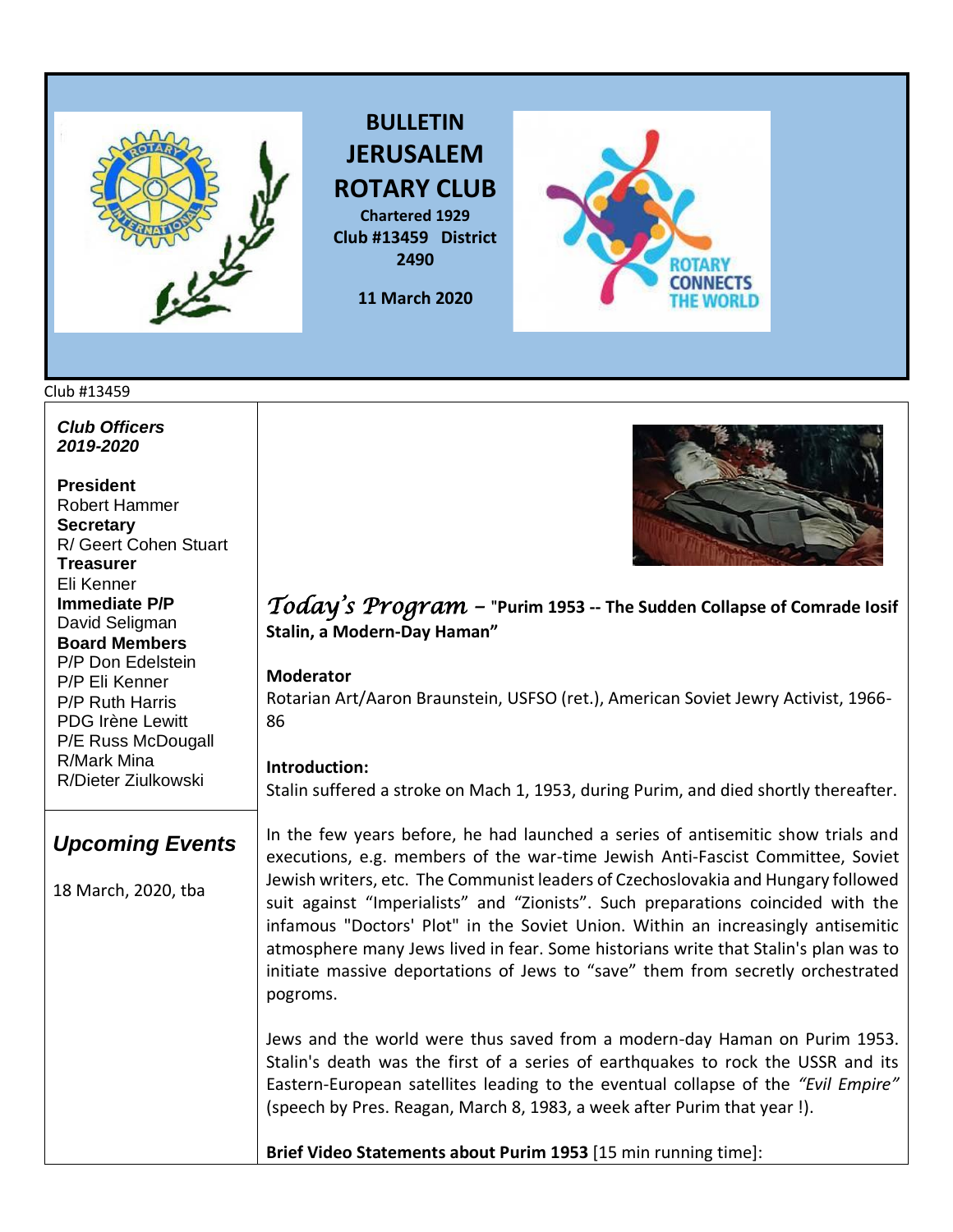| $\blacksquare$           | Natan Sharansky, former Soviet Prisoner of Zion -- recorded when he was     |                                                                                                                                                                                                                 |
|--------------------------|-----------------------------------------------------------------------------|-----------------------------------------------------------------------------------------------------------------------------------------------------------------------------------------------------------------|
|                          | Chairman of the Jewish Agency                                               |                                                                                                                                                                                                                 |
| $\overline{\phantom{a}}$ | Rabbi Yosef Medelevitch, participant in the "Leningrad Hijack Plot" (1970), |                                                                                                                                                                                                                 |
|                          | former Soviet Prisoner of Zion                                              |                                                                                                                                                                                                                 |
| $\blacksquare$           | Andre Libbik from Hungary (recorded in Budapest)                            |                                                                                                                                                                                                                 |
| $\overline{\phantom{a}}$ | Yeshayahu Nir, former Cultural Director of Hashomer Hatzair Kibbutz         |                                                                                                                                                                                                                 |
|                          | Lehavot Haviva, originally from Slovakia                                    |                                                                                                                                                                                                                 |
|                          |                                                                             |                                                                                                                                                                                                                 |
| Live testimonials:       |                                                                             |                                                                                                                                                                                                                 |
|                          | $\blacksquare$<br>(2019)                                                    | Yosef Begun, former Soviet Prisoner of Zion, who<br>spent many years in Soviet jails and Siberian exile<br>due to his struggle for the affirmation of Jewish<br>identity; Yosef published his Memoirs in Moscow |
|                          |                                                                             |                                                                                                                                                                                                                 |

Dr. Dan Roginsky, fellow Zionist activist and former Soviet Prisoner of Zion and currently physicist at the Hebrew University

#### **Conclusion:**

Larry Pfeffer, historian and video professional, was in Budapest during the planned 1952/3 Hungarian "Zionist" and "Wallenberg" Show Trials. In late 1956, in his early teens, he escaped to the Free World together with some 200,000 other asylum seekers.

- The Communist show trial plans in Hungary
- The Knesset Initiative

#### **Questions and Answers**

## *Foundation Greetings:*

Carry and Louis Polak will be sharing some "bubbly" on March 12 to celebrate their anniversary!

## *Foundation Thoughts of the Week:*

Purim is upon us and we read the Megillah. "But there is no point in our ancestors speaking to us unless we know how to listen". (Mortimer J. Adler)

Purim donations to the Foundation can be made in or out of costume!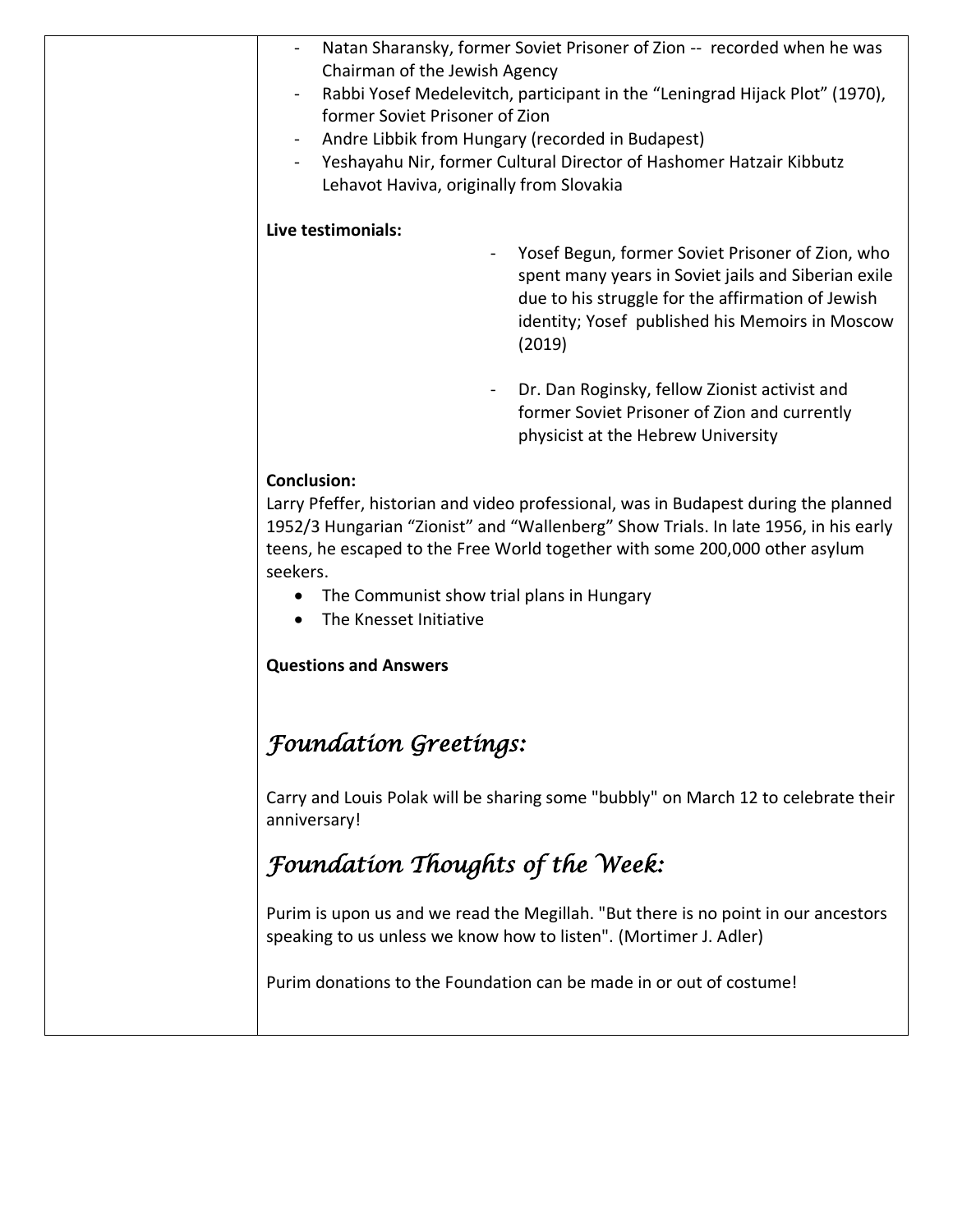

Save the Date:

The Jerusalem Rotary Club's annual presidential changeover will be held on Wednesday evening, 24 June 2020, 1900 hrs, at the Beit Shmuel Courtyard, Shama'a Street 6, Jerusalem.

Be there, as we hand over the gavel to P/E Dieter Ziulkowski, our president for Rotary year 2020-2021.Be sure to invite family and friends, to this, our premier social event of the year

Robert Hammer

# *International Toast –* **Rotary Club of Florence, South Carolina**

Three historical events that happened on the day of our Rotary meeting on 11 March:

**[1744](https://www.onthisday.com/events/date/1744)** English auction house Sotheby's holds its first ever auction (of books) in London. Sotheby's is a Britishfounded American [multinational corporation](https://en.wikipedia.org/wiki/Multinational_corporation) headquartered i[n New York City.](https://en.wikipedia.org/wiki/New_York_City) One of the world's largest [brokers](https://en.wikipedia.org/wiki/Broker) of [fine](https://en.wikipedia.org/wiki/Fine_art) and [decorative art,](https://en.wikipedia.org/wiki/Decorative_art) [jewelry,](https://en.wikipedia.org/wiki/Jewelry) [real estate,](https://en.wikipedia.org/wiki/Real_estate) an[d collectibles,](https://en.wikipedia.org/wiki/Collectibles) Sotheby's operation is divided into three segments: [auction,](https://en.wikipedia.org/wiki/Auction) finance, and dealer. The company's services range from corporate art services to private sales. It is named after one of its cofounders, [John Sotheby.](https://en.wikipedia.org/wiki/John_Sotheby) Sotheby's was established on 11 March 1744 in [London.](https://en.wikipedia.org/wiki/London) The American [holding company](https://en.wikipedia.org/wiki/Holding_company) was initially incorporated in August 1983 in [Michigan.](https://en.wikipedia.org/wiki/Michigan) In June 2006, Sotheby's Holdings, Inc. reincorporated in the State of [Delaware](https://en.wikipedia.org/wiki/Delaware) and was renamed Sotheby's. In July 2016, Chinese insurance company [Taikang Life](https://en.wikipedia.org/wiki/Taikang_Life) became Sotheby's largest shareholder[.](https://en.wikipedia.org/wiki/Sotheby%27s#cite_note-8)<sup>[</sup> Sotheby's maintains a significant presence in the UK, and its UK operation is headed by [Lord Dalmeny.](https://en.wikipedia.org/wiki/Harry_Primrose,_Lord_Dalmeny) In June 2019, Sotheby's announced that it was being acquired by French-Israeli businessman [Patrick Drahi](https://en.wikipedia.org/wiki/Patrick_Drahi) at a 61% market premium.



Sotheby's auction

Flagstaff war | Mars Bluff crater hole and location

**[1845](https://www.onthisday.com/events/date/1845)** The Flagstaff War: In New Zealand, Chiefs Hone Heke and Kawiti lead 700 Māoris to chop down the British flagpole and drive settlers out of the British colonial settlement of Kororareka because of breaches of the 1840 Treaty of Waitangi. The Flagstaff War, also known as Heke's War, Hōne Heke's Rebellion and the Northern War, was fought between 11 March 1845 and 11 January 1846 in and around the [Bay of Islands,](https://en.wikipedia.org/wiki/Bay_of_Islands) [New Zealand.](https://en.wikipedia.org/wiki/New_Zealand) The conflict is best remembered for the actions of [Hōne Heke](https://en.wikipedia.org/wiki/H%C5%8Dne_Heke) who challenged the authority of the British by cutting down the flagstaff on [Flagstaff Hill](https://en.wikipedia.org/wiki/Flagstaff_Hill,_New_Zealand) (Maiki Hill) at Kororāreka, now [Russell](https://en.wikipedia.org/wiki/Russell,_New_Zealand). The flagstaff had been a gift from Hōne Heke to [James Busby,](https://en.wikipedia.org/wiki/James_Busby) the first [British Resident.](https://en.wikipedia.org/wiki/Resident_(title))

**[1958](https://www.onthisday.com/events/date/1958)** American B-47 accidentally drops nuclear bomb 15,000 ft on a family home in Mars Bluff, South Carolina; creates crater 75 ft across, bomb without its nuclear capsule. On March 11, 1958 a U.S. Air Force [B-47 Stratojet](https://en.wikipedia.org/wiki/B-47_Stratojet)